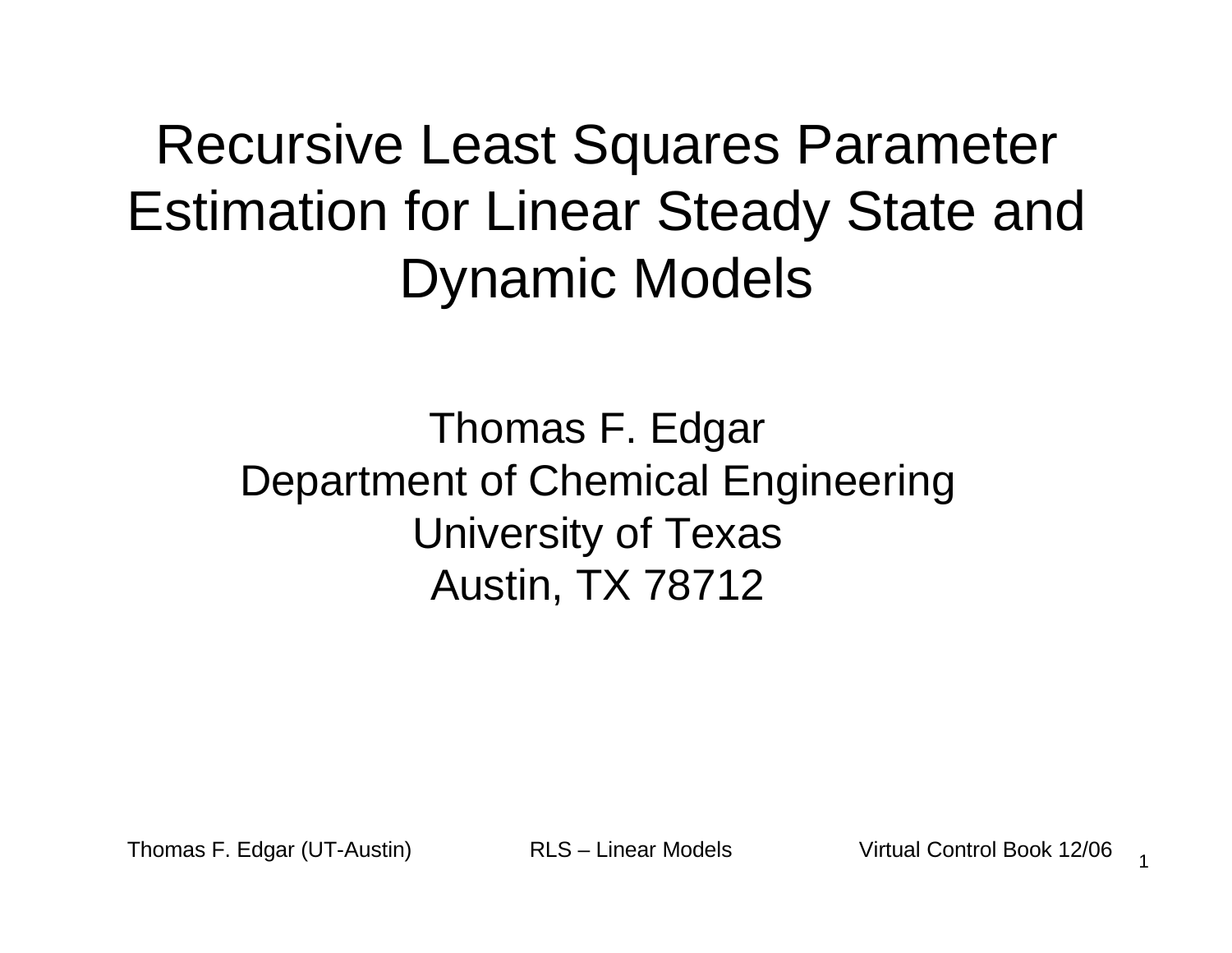# **Outline**

- Static model, sequential estimation
- Multivariate sequential estimation
- Example
- Dynamic discrete-time model
- Closed-loop estimation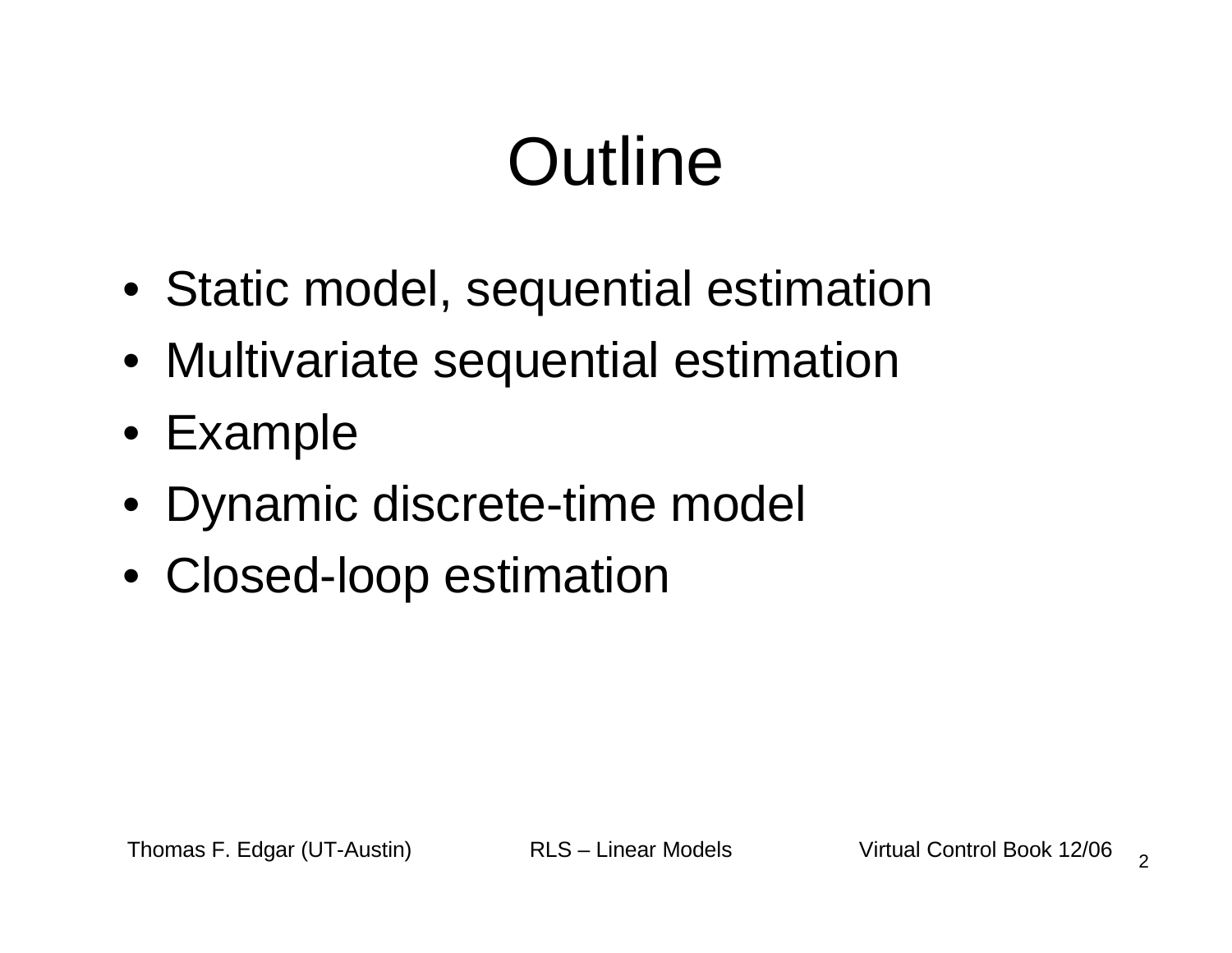#### Least Squares Parameter Estimation

Linear Time Series Models

ref: PC Young, Control Engr., p. 119, Oct, 1969

<u>scalar example</u> (no dynamics)

model  $y = ax$ 

data $y^* = ax + \in$   $\in$ : error

least squares estimate of a:  $(\hat{a})^{\dagger}$ 

$$
\min_{\hat{a}} \sum_{i=1}^{k} \left( \hat{a} x_i - y_i^* \right)^2 \quad (1)
$$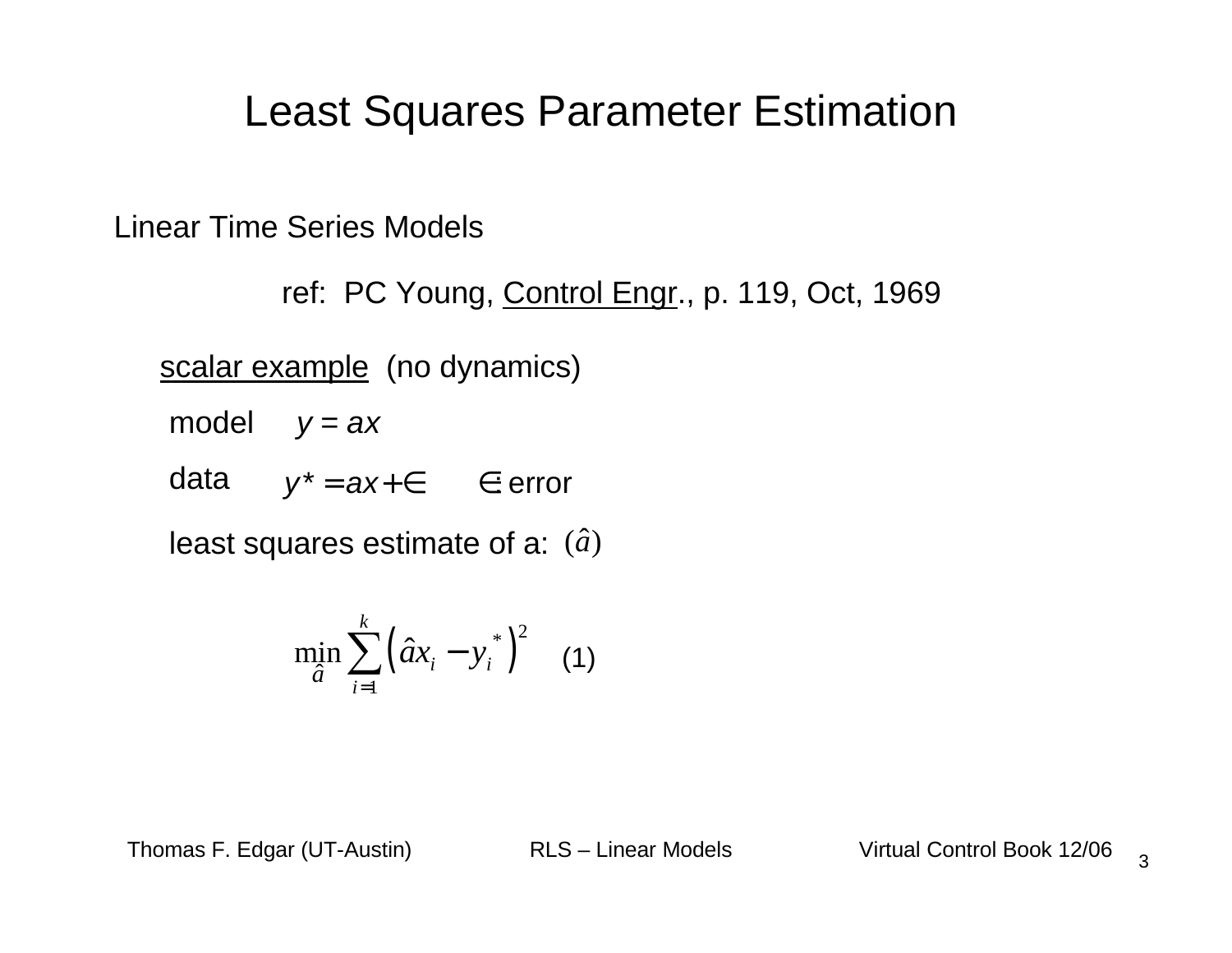#### Simple Example

The analytical solution for the minimum (least squares) estimate is

$$
\hat{a}_k = \left(\sum_{i=1}^k x_i^2\right)^{-1} \left(\sum_{i=1}^k x_i y_i^*\right)
$$
 (2)

 $\rho_{\scriptscriptstyle{k}},\, b_{\scriptscriptstyle{k}}$  are functions of the number of samples

#### This is the non-sequential form or non-recursive form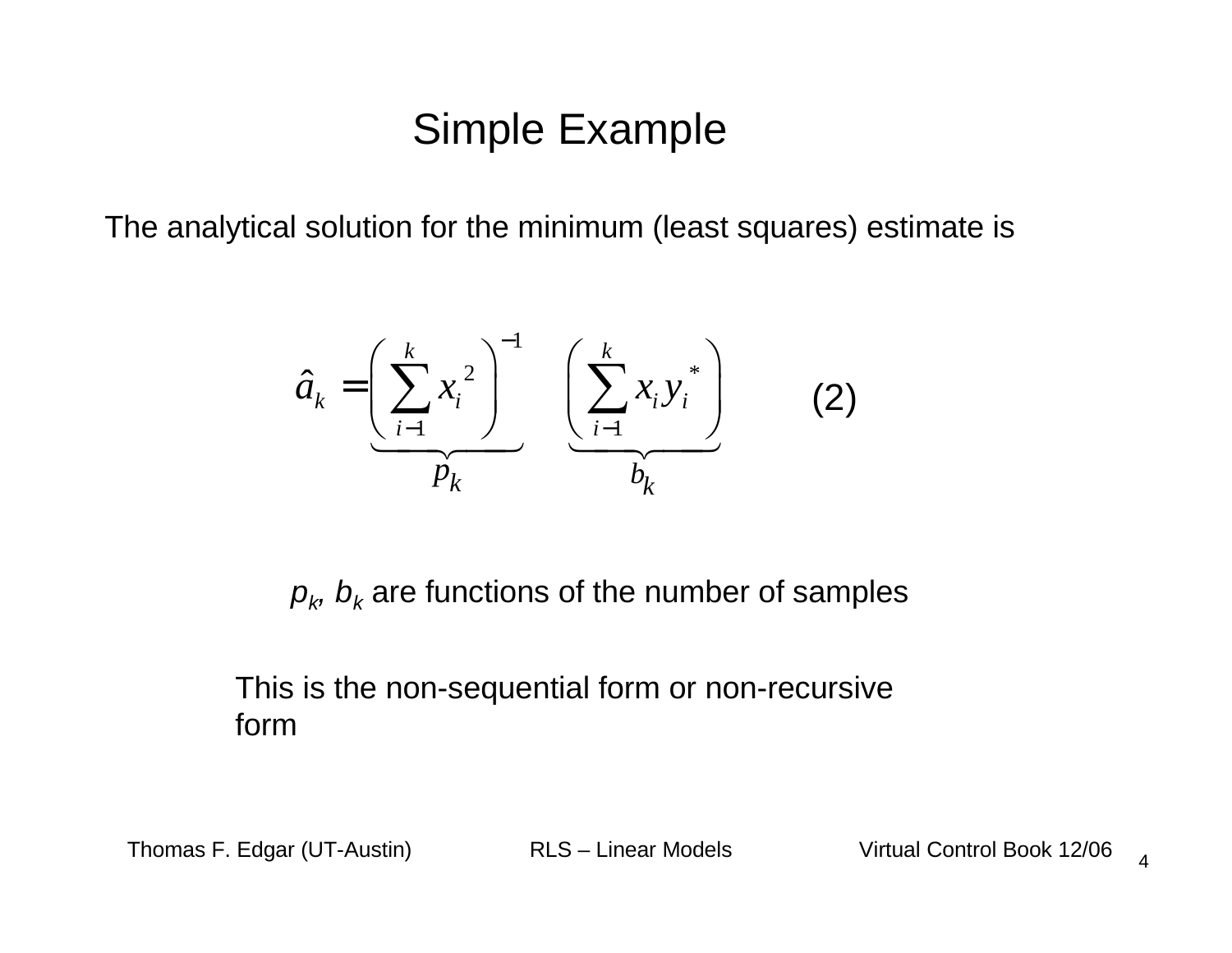#### Sequential or Recursive Form

To update  $\, {\boldsymbol a}_k \,$  based on a new data pt. ( ${\boldsymbol y}_i$  ,  ${\boldsymbol x}_i$  $\hat{\boldsymbol{a}}_{\!\scriptscriptstyle K}^{\phantom{\dag}}$  based on a new data pt.  $(\mathsf{y}_{\!_I}^{\phantom{\dag}},\,\mathsf{x}_{\!_I}^{\phantom{\dag}}\!)$ , in Eq. (2) let

$$
p_k^{-1} = \sum_{i=1}^k x_i^2 = p_{k-1}^{-1} + x_k^{-2}
$$
 (3)

and

$$
b_k = \sum_{i=1}^k x_i y_i^* = b_{k-1} + x_k y_k^* \qquad (4)
$$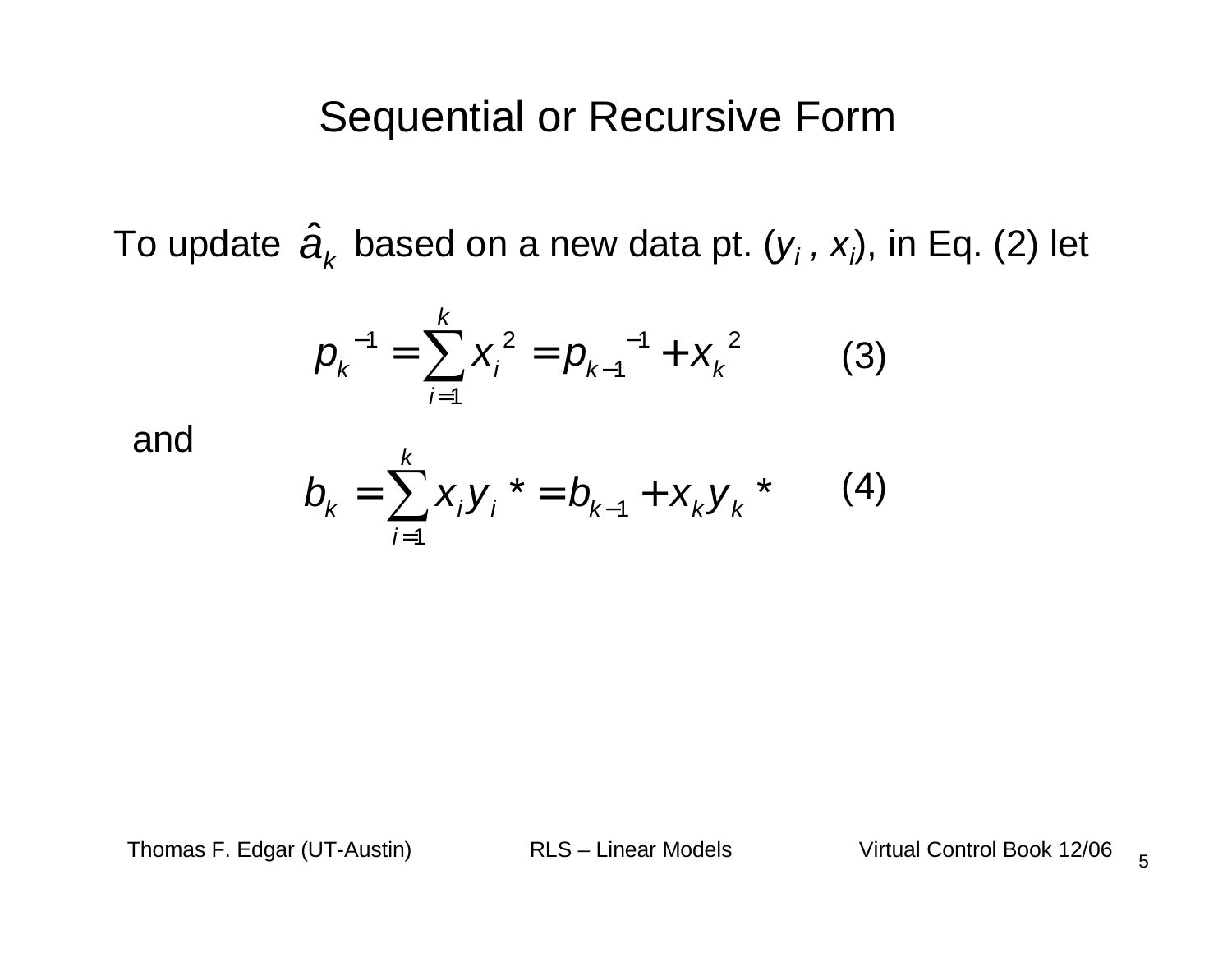Recursive Form for Parameter Estimation

$$
\hat{a}_{k} = \hat{a}_{k-1} - K_{k} \underbrace{\left(x_{k} \hat{a}_{k-1} - y_{k}^{*}\right)}_{\text{estimation error}}
$$
(5)

where

$$
K_{k} = p_{k-1} X_{k} \left( 1 + p_{k-1} X_{k}^{2} \right)^{-1}
$$
 (6)

To start the algorithm, need initial estimates and  $\rho_{\raisebox{-0.75pt}{\scriptsize o}}$ . To update  $\rho$ ,  $\hat{\boldsymbol{a}}_0$ 

$$
p_{k} = p_{k-1} - p_{k-1}^{2} x_{k}^{2} (1 + p_{k-1} x_{k}^{2})^{-1}
$$
 (7)

(Set  $\rho_{0}$  = large positive number)

Eqn. (7) shows  $\rho_{\scriptscriptstyle{k}}$ is decreasing with  $k$ 

Thomas F. Edgar (UT-Austin) RLS – Linear Models Virtual Control Book 12/06

6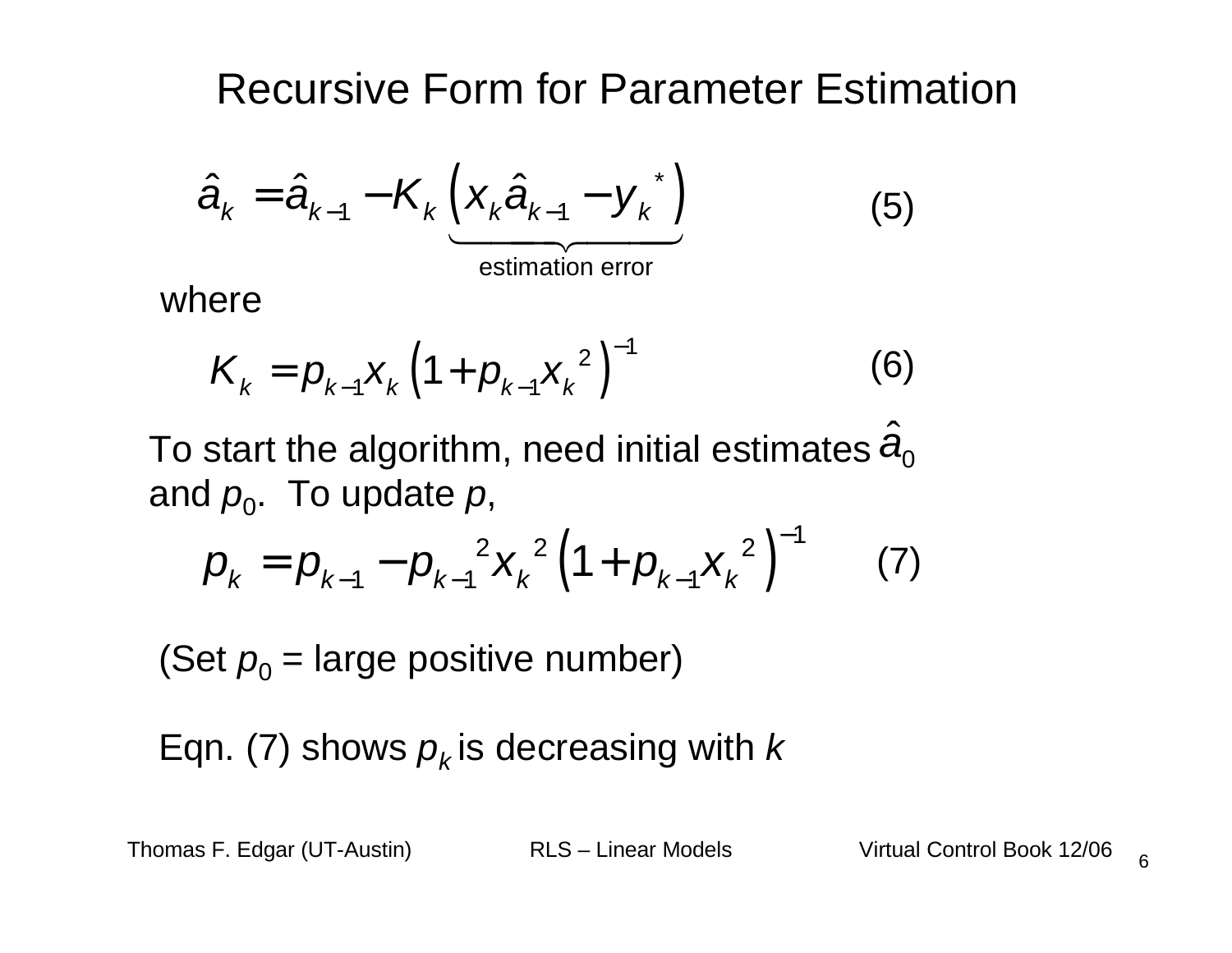#### Estimating Multiple Parameters(Steady State Model)

$$
y = \underline{x}^T \underline{a} = a_1 x_1 + a_2 x_2 + \dots + a_n x_n
$$
\n
$$
\min_{\underline{\hat{a}}} \sum_{i=1}^k \left( \underline{x}_i^T \underline{\hat{a}} - y_i^* \right)^2
$$
\n(non-sequential solution requires n x n inverse)

To obtain a recursive form for  $\hat{\boldsymbol{a}}$ ,

$$
\underline{P}_{k}^{-1} = \underline{P}_{k-1}^{-1} + \underline{x}_{k} \underline{x}_{k}^{T}
$$
(9)  

$$
\underline{B}_{k} = \underline{B}_{k-1} + \underline{x}_{k} y_{k}^{*}
$$
(10)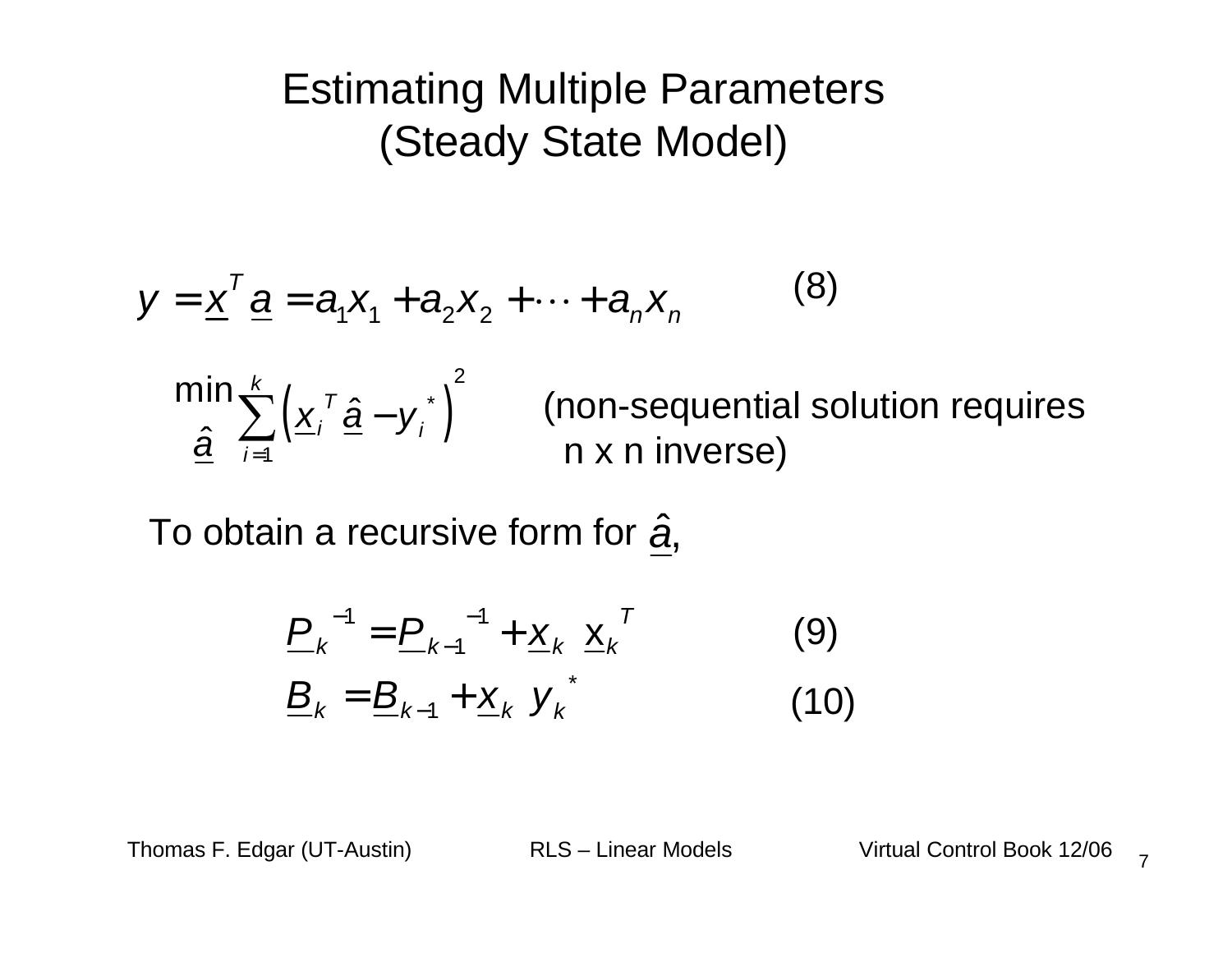#### Recursive Solution

$$
\frac{\hat{\mathbf{a}}_k = \hat{\mathbf{a}}_{k-1} - P_{k-1} \underline{\mathbf{x}}_k \left(1 + \underline{\mathbf{x}}_k^T P_{k-1} \underline{\mathbf{x}}_k\right)^{-1} \underbrace{\left(\underline{\mathbf{x}}_k^T \hat{\mathbf{a}}_{k-1} - \underline{\mathbf{y}}_k^*\right)}_{\text{estimation}}
$$
(11)  
\n
$$
P_k = P_{k-1} - P_{k-1} \underline{\mathbf{x}}_k \left[1 + \underline{\mathbf{x}}_k^T P_{k-1} \underline{\mathbf{x}}_k\right]^{-1} \underline{\mathbf{x}}_k^T P_{k-1}
$$
(12)  
\nneed to assume  $\hat{\mathbf{a}}_0$  (vector)  
\n $P_0$  (diagonal matrix)  
\n $P_0 = \begin{bmatrix} P_{11} & 0 \\ 0 & P_{22} \end{bmatrix}$   
\n $P_{ii}$  large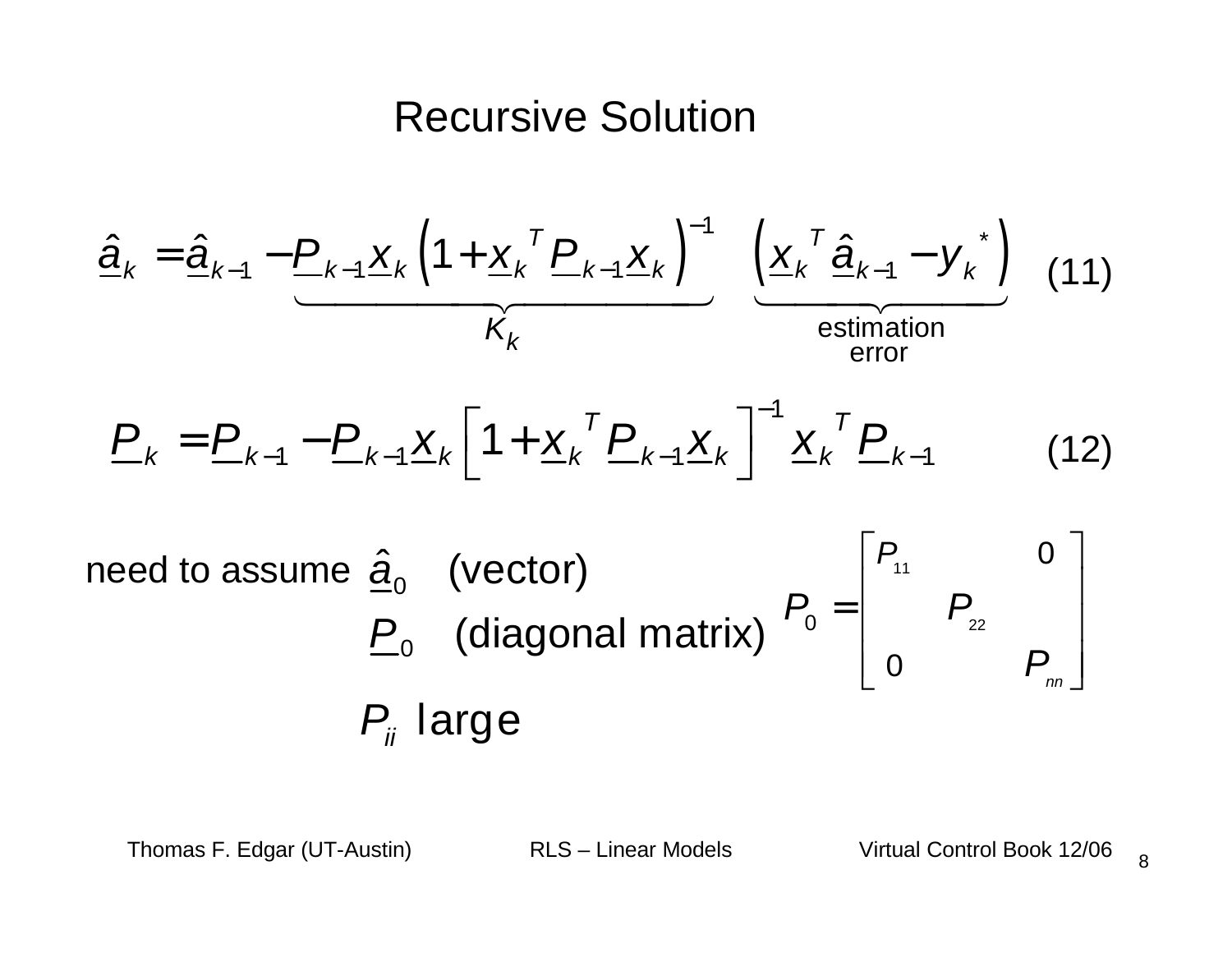#### Simple Example (Estimate Slope & Intercept)

Linear parametric model

input, *u* output, y

 <sup>0</sup> <sup>1</sup> <sup>2</sup> <sup>3</sup> <sup>4</sup> <sup>10</sup> <sup>12</sup> <sup>18</sup> 5.71 <sup>9</sup> <sup>15</sup> <sup>19</sup> <sup>20</sup> <sup>45</sup> <sup>55</sup> <sup>78</sup> $y = a_1 + a_2$  u

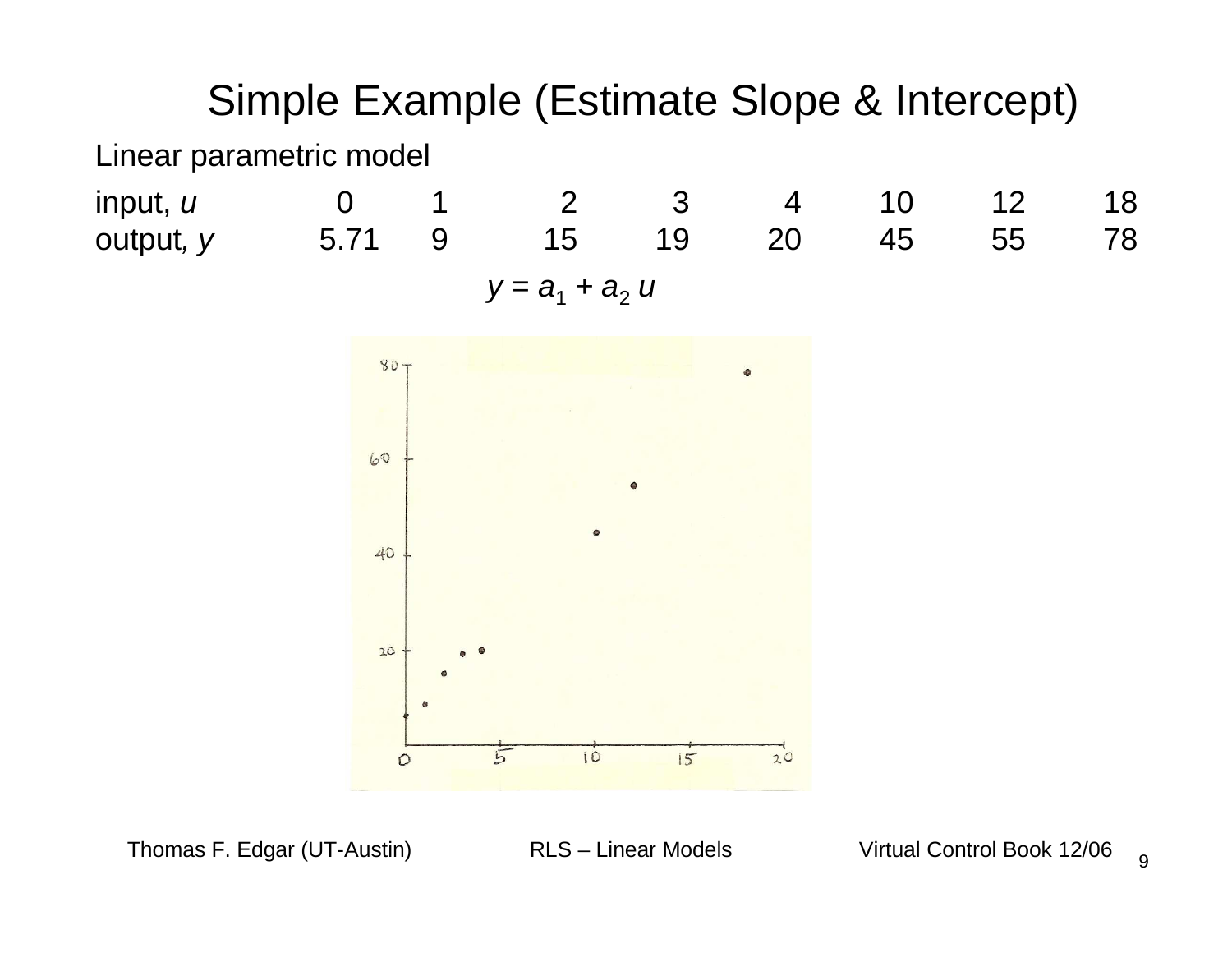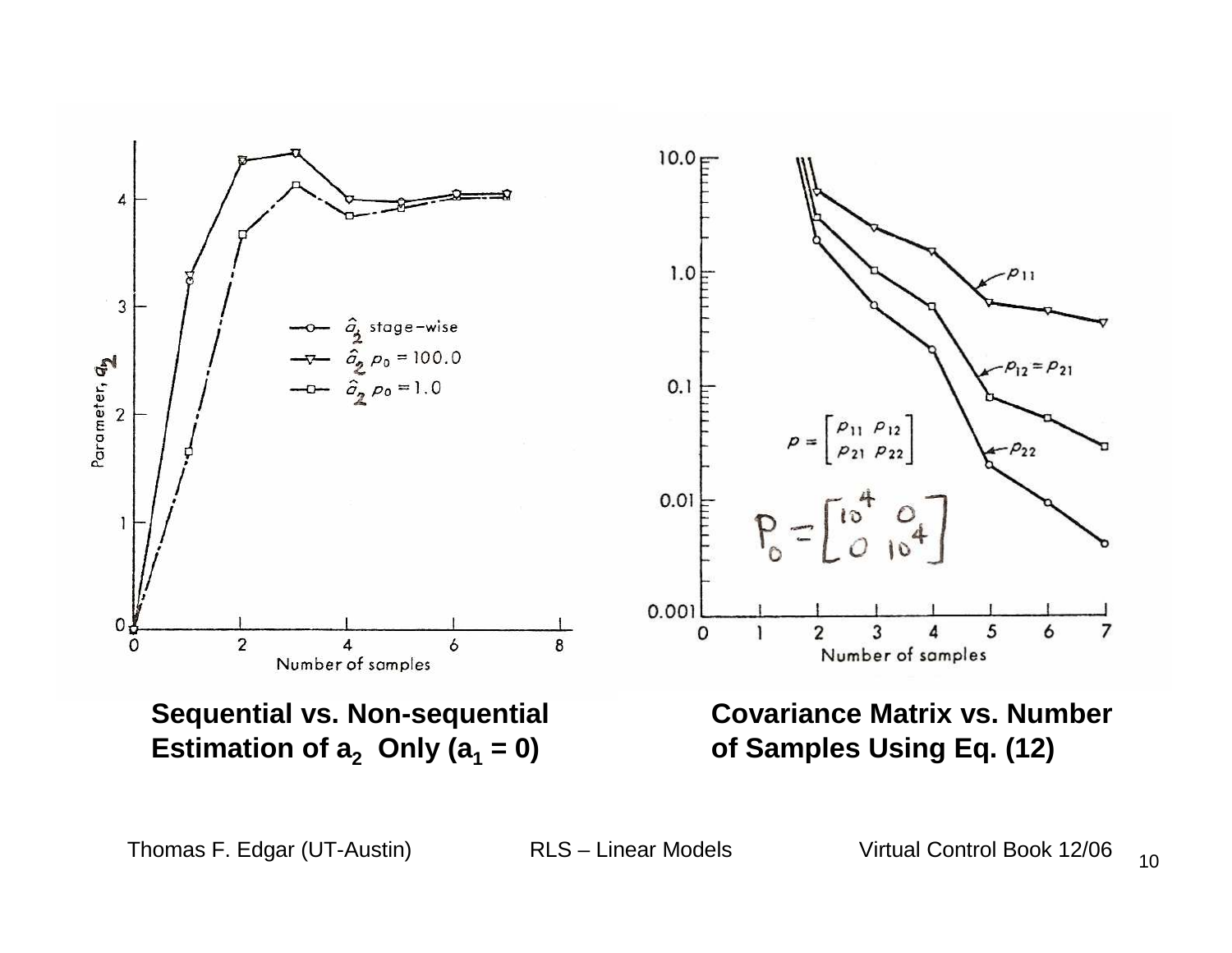

#### $\bf$  Sequential Estimation of  $\hat{\bm{a}}_{\scriptscriptstyle{1}}$  and  $\hat{\bm{a}}_{\scriptscriptstyle{2}}$  Using Eq. (11)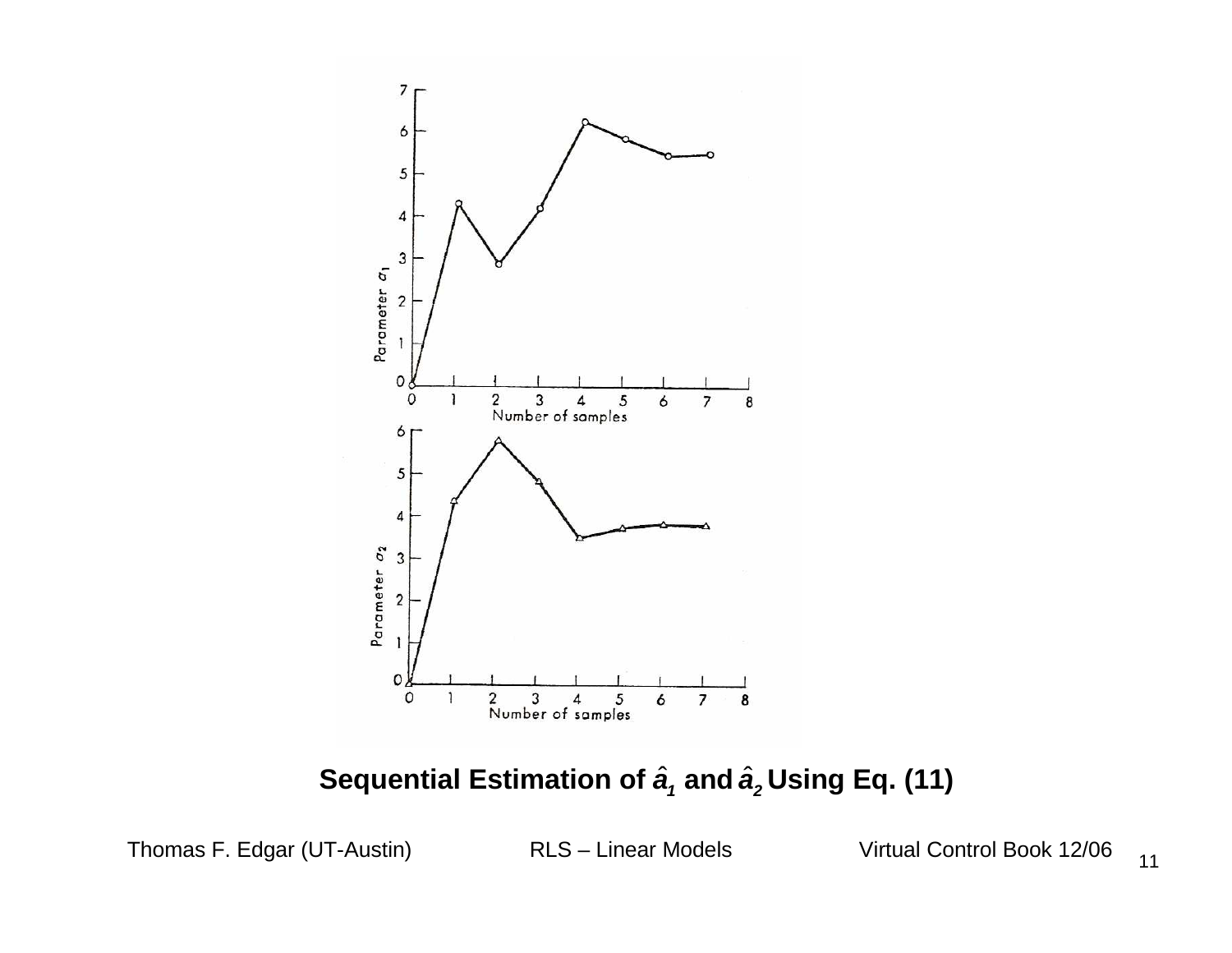#### Application to Digital Model and Feedback Control

Linear Discrete Model with Time Delay:

$$
y(t) = a_1 y(t-1) + a_2 y(t-2) + \cdots + a_n y(t-n)
$$

$$
+b_1u(t-1-N)+b_2u(t-2-N)+\cdots+b_ru(t-r-N)+d
$$
 (13)

y: output u: input d: disturbance N: time delay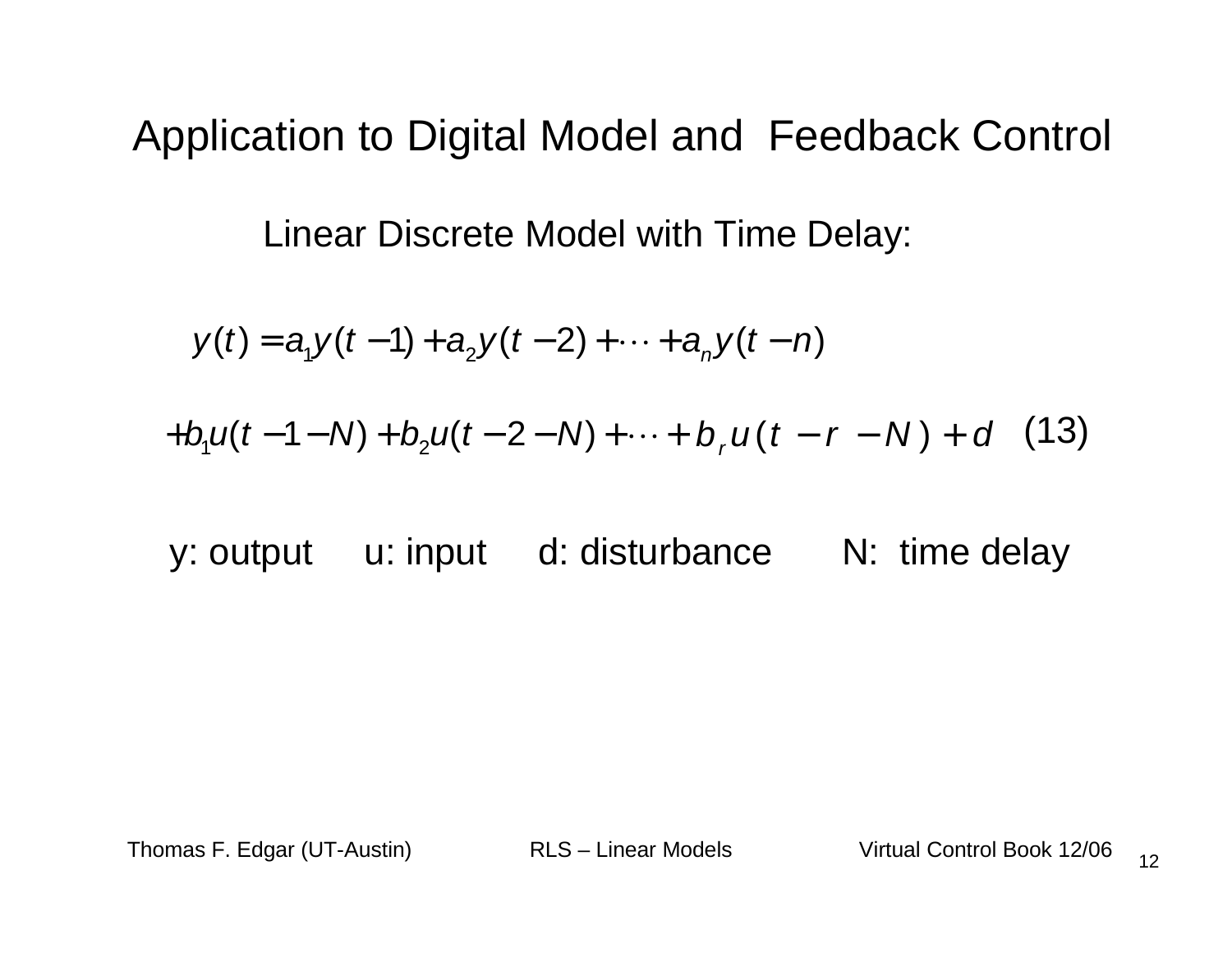Recursive Least Squares Solution

$$
y(t) = \Psi^{T}(t-1)\theta(t-1) + \varepsilon(t) \qquad (14)
$$

where

$$
\Psi^{T}(t-1) = [y(t-1), y(t-2), \dots y(t-n),\nu(t-1-N), \dots u(t-r-N), 1]\n\theta^{T}(t-1) = [a_{1}, a_{2}, \dots a_{n}, b_{1}, b_{2}, \dots b_{r}, d].\nmin\n\[\n\hat{\theta}\n\quad\n\sum_{i=1}^{t} \left[ \underline{\Psi}^{T}(i-1) \underline{\theta}(i) - y(i) \right]^{2}\n\quad (15)\n"least squares"\n(predicted value of y)\n
$$
\hat{\theta}(t) = \hat{\theta}(t-1) + P(t)\Psi(t-1)[y(t) - \Psi^{T}(t-1)\hat{\theta}(t-1)]\n\tag{16}
$$
$$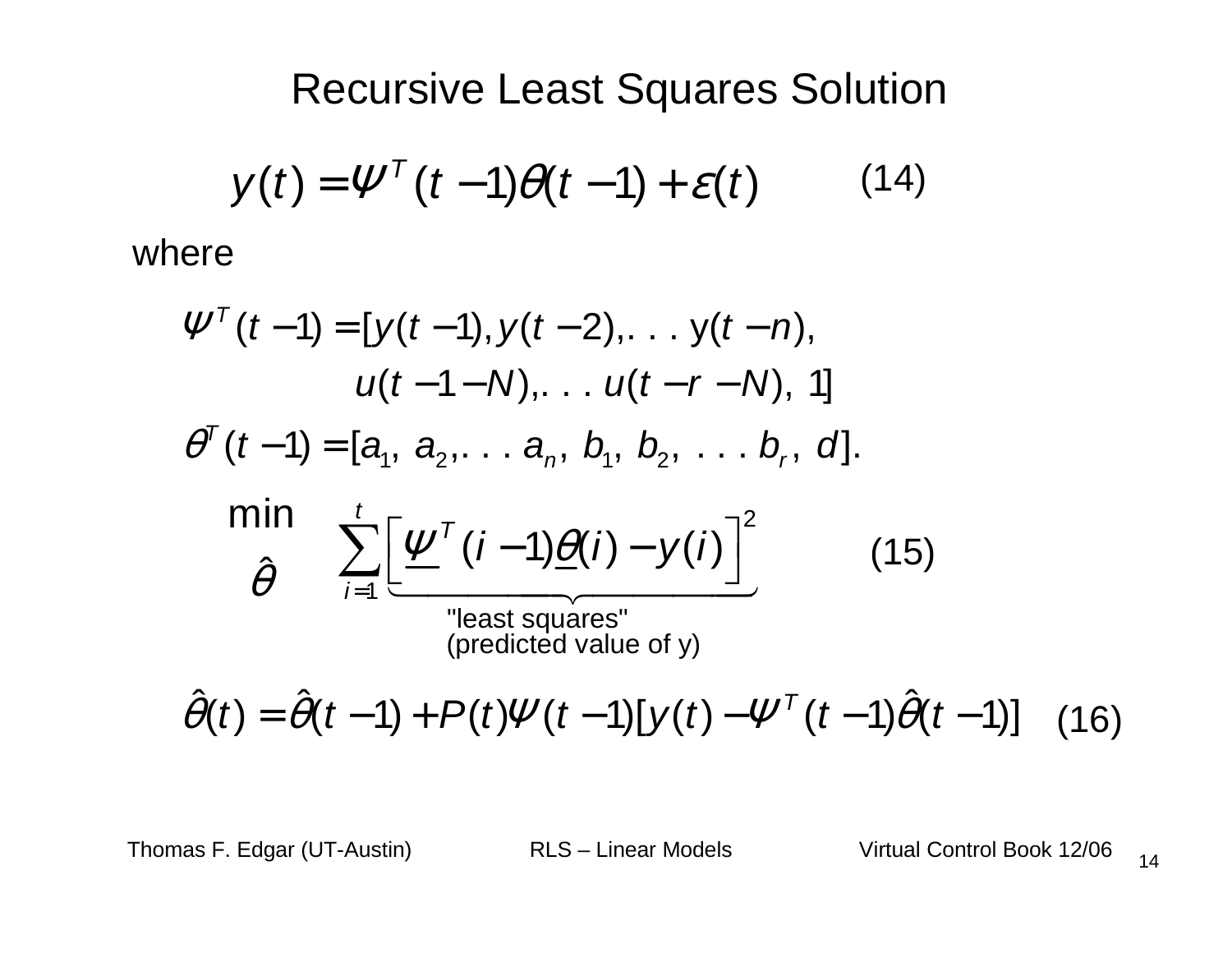## $P(t) = P(t-1) - P(t-1)\psi(t-1)[\psi^{\top}(t-1)P(t-1)\Psi(t-1)+1]^{-1}$  $\tau(t-1) P(t-1)$  $\Psi'(t-1)P(t-1)$ Recursive Least Squares Solution(17)

$$
K(t) = \frac{P(t-1)\Psi(t-1)}{1 + \Psi^{T}(t-1)P(t-1)\Psi(t-1)}
$$
(18)

$$
P(t) = [I - K(t) \Psi^{T} (t-1)] P(t-1)
$$
 (19)

$$
\hat{\theta}(t) = \hat{\theta}(t-1) + K(t)[y(t) - \hat{y}(t)]
$$
\n(20)  
\nK: Kalman filter gain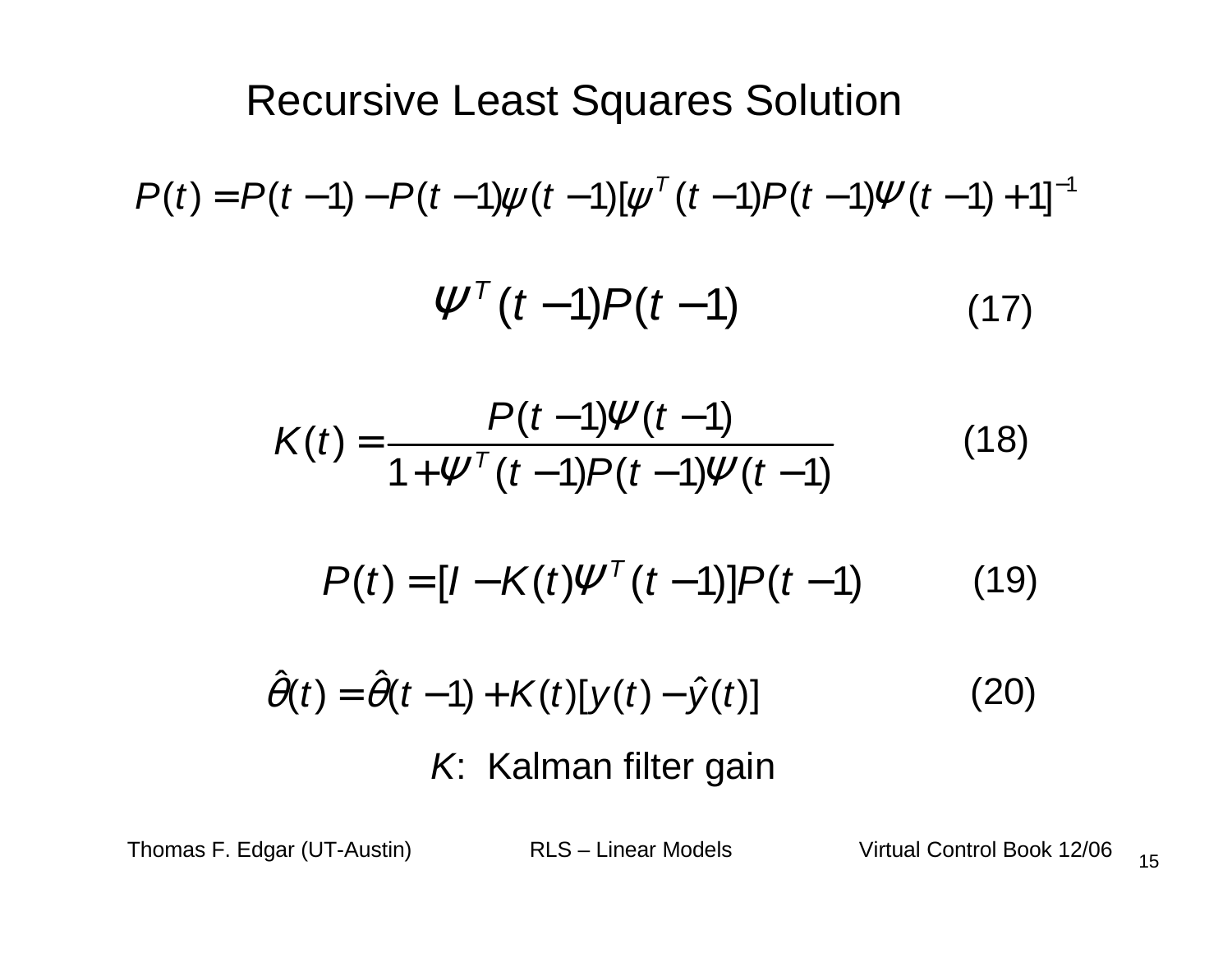## Closed-Loop RLS Estimation

- • There are three practical considerations in implementation of parameter estimation algorithms
	- covariance resetting
	- variable forgetting factor
	- use of perturbation signal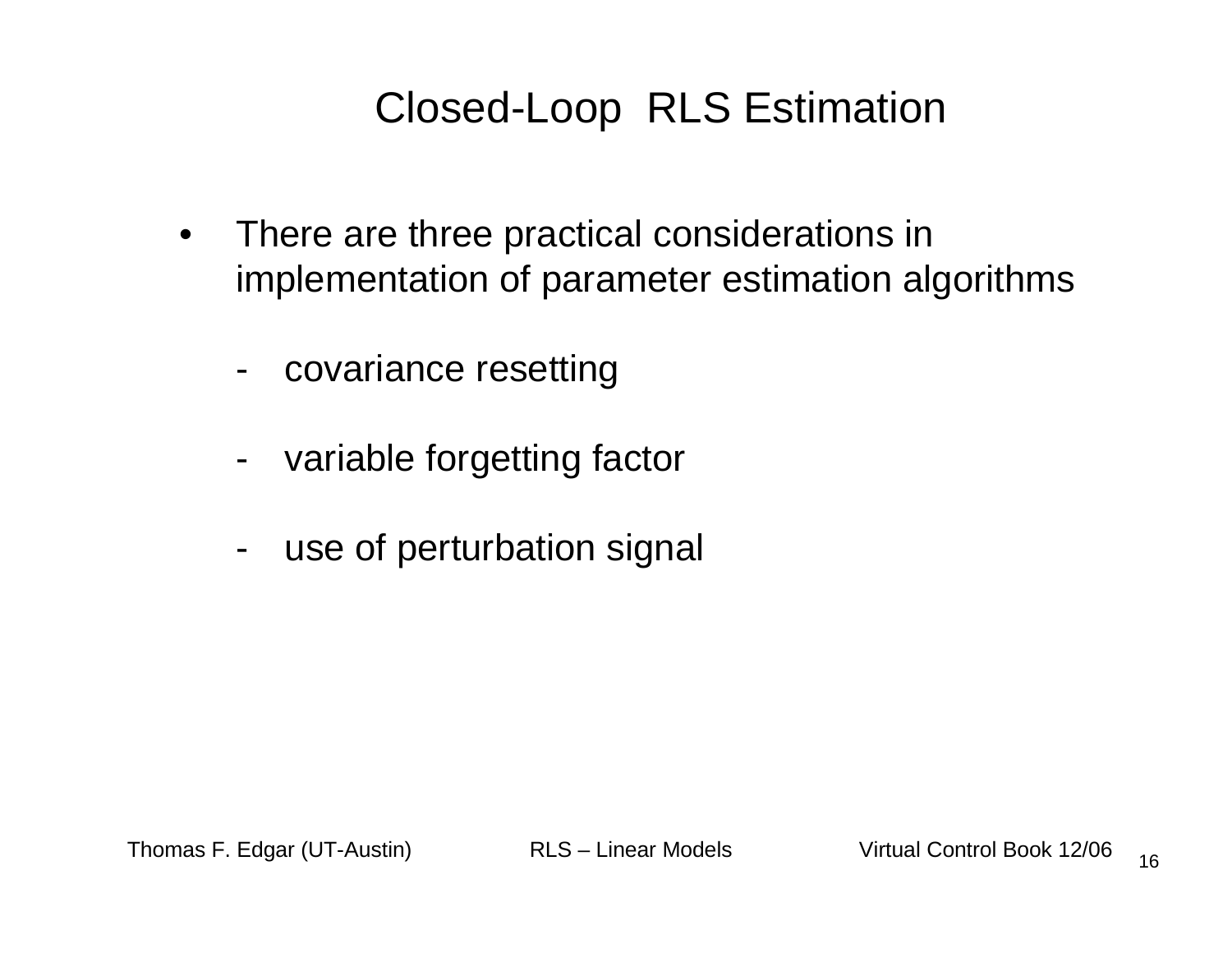Enhance sensitivity of least squares estimation algorithmswith forgetting factor  $\lambda$ 

$$
J(\theta(t)) = \sum_{i=1}^{t} \lambda^{t-i} \left[ \psi^{T}(i-1)\theta(i) - y(i) \right]^{2}
$$
(21)  

$$
P(t) = \frac{1}{\lambda} [P(t-1) - P(t-1)\psi(t-1)[\psi T(t-1)P(t-1)\psi(t-1) + \lambda]^{-1}.
$$

$$
\psi^{T}(t-1)P(t-1)]
$$
(22)

$$
\hat{\theta}(t) = \hat{\theta}(t-1) + P(t)\psi(t-1)[y(t) - \psi^{T}(t-1)\hat{\theta}(t-1)] \qquad (23)
$$

λ prevents elements of P from becoming too small (improves sensitivity) but noise may lead to incorrectparameter estimates

$$
0 \le \lambda \le 1.0
$$
  
\n
$$
\lambda \to 1.0
$$
 all data weighted equally  
\n
$$
\lambda \sim 0.98
$$
 typical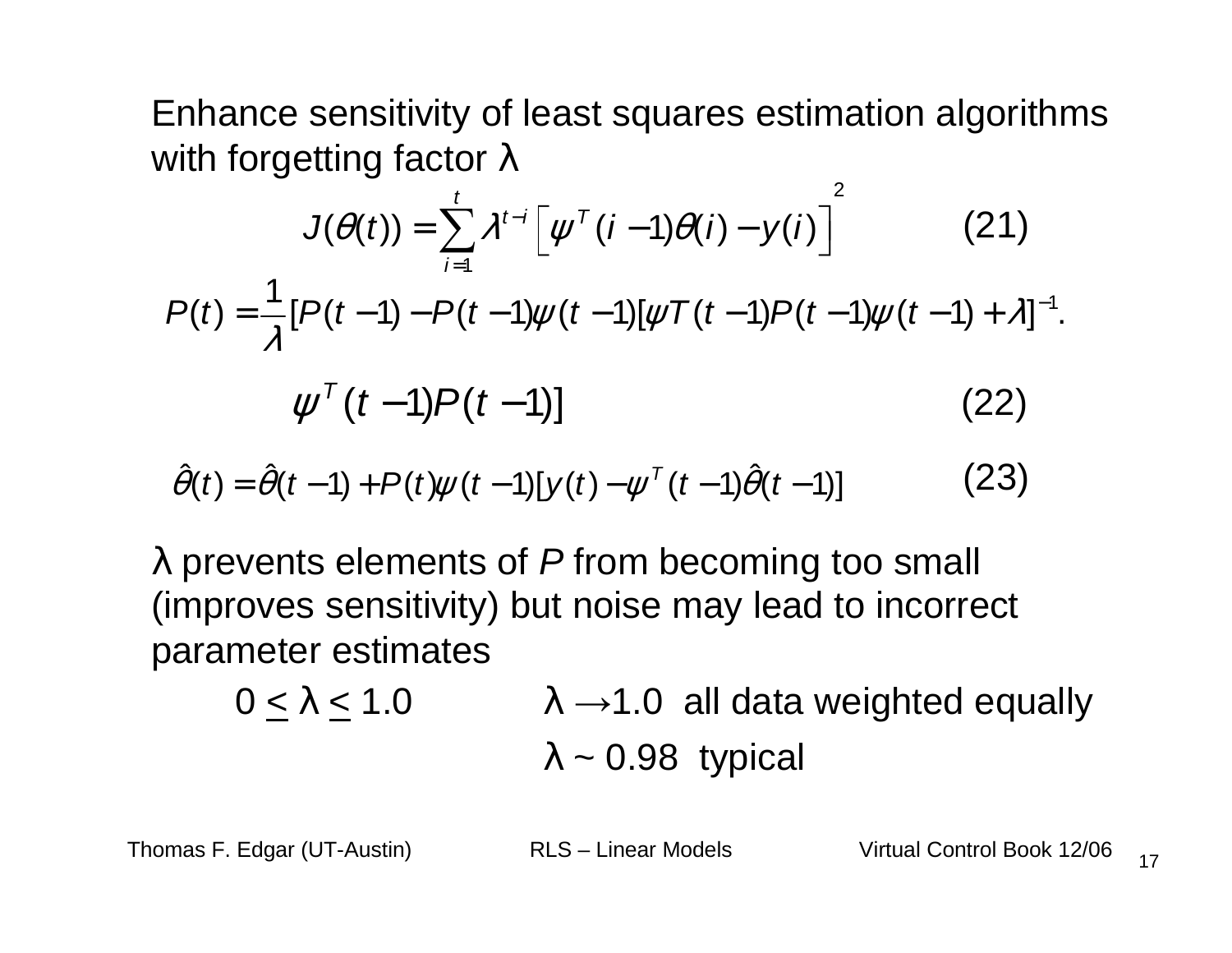## Closed-Loop Estimation (RLS)

Perturbation signal is added to process input (via set point)to excite process dynamics

large signal: good parameter estimatesbut large errors in process output

small signal: better control but more sensitivity to noise

Guidelines: Vogel and Edgar, Comp. Chem. Engr., Vol. 12, pp. 15-26 (1988)1. set forgetting factor  $\lambda$  = 1.0

2. use covariance resetting (add diagonal matrix *D* to *P*<br>when the Contractors are all when tr  $(P)$  becomes small)